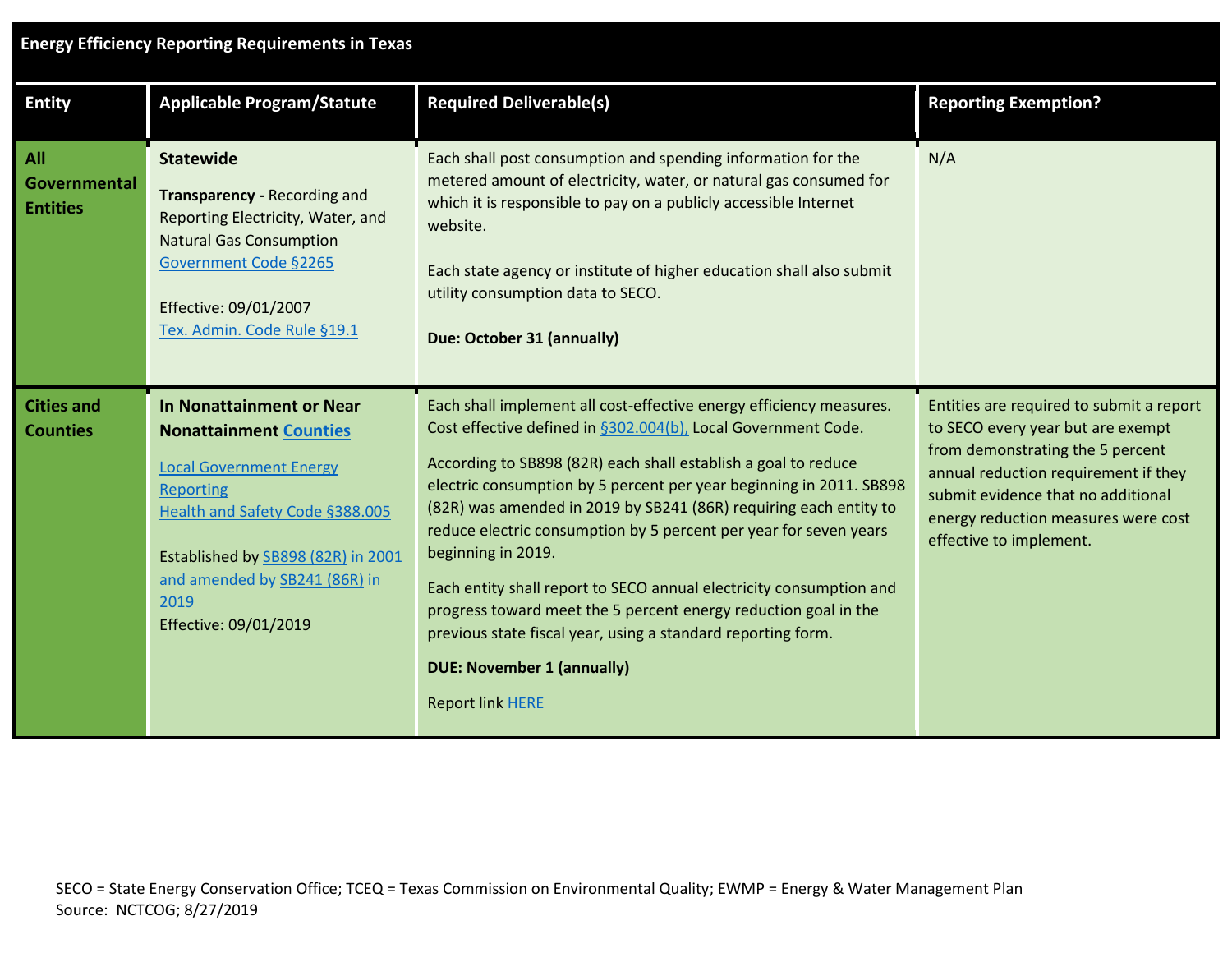## **Energy Efficiency Reporting Requirements in Texas**

| <b>Entity</b>                                                                                                                                                                                    | <b>Applicable Program/Statute</b>                                                                                                                   | <b>Required Deliverable(s)</b>                                                                                                                                                                                                                                                                                                                                                                                                                                                                                                                  | <b>Reporting Exemption?</b> |
|--------------------------------------------------------------------------------------------------------------------------------------------------------------------------------------------------|-----------------------------------------------------------------------------------------------------------------------------------------------------|-------------------------------------------------------------------------------------------------------------------------------------------------------------------------------------------------------------------------------------------------------------------------------------------------------------------------------------------------------------------------------------------------------------------------------------------------------------------------------------------------------------------------------------------------|-----------------------------|
| Independent<br><b>School</b><br><b>Districts</b><br>(ISDs)                                                                                                                                       | <b>Statewide</b><br><b>School Energy Reporting</b><br>Education Code §44.902<br>Effective: 06/19/2009                                               | Each ISD shall establish a long-range energy plan with the goal of<br>reducing the district's annual electricity consumption by 5 percent<br>beginning with 2008 state fiscal year. Plan must include strategies for<br>energy savings and cost effectiveness.<br><b>Energy Savings Performance Contracts and Pay For Success Programs</b><br>are encouraged (Education Code §44.901 and §44.904)<br>Plans may be voluntarily submitted to SECO, as SECO can help to<br>identify funding or incentives, which may be available to the district. | N/A                         |
| <b>Municipally</b><br><b>Owned</b><br><b>Utilities</b><br>(MOUs) or<br><b>Electric</b><br><b>Cooperatives</b><br>with Retail<br>Sales of<br><b>More Than</b><br>500,000<br><b>MWH</b> in<br>2005 | <b>Statewide</b><br><b>Public Utility Energy Efficiency</b><br><b>Reporting</b><br>Utilities Code §39.9051 and<br>§39.9052<br>Effective: 09/01/2011 | The legislative goal is for MOUs to administer energy savings incentive<br>programs and for Cooperatives to consider administering energy<br>savings incentive programs.<br>A report of the utility's energy efficiency activities from the previous<br>calendar year to SECO. This includes the utility's annual goals,<br>programs enacted to achieve those goals and any energy demands or<br>savings goals reached.<br><b>DUE: April 1 (annually)</b>                                                                                       | N/A                         |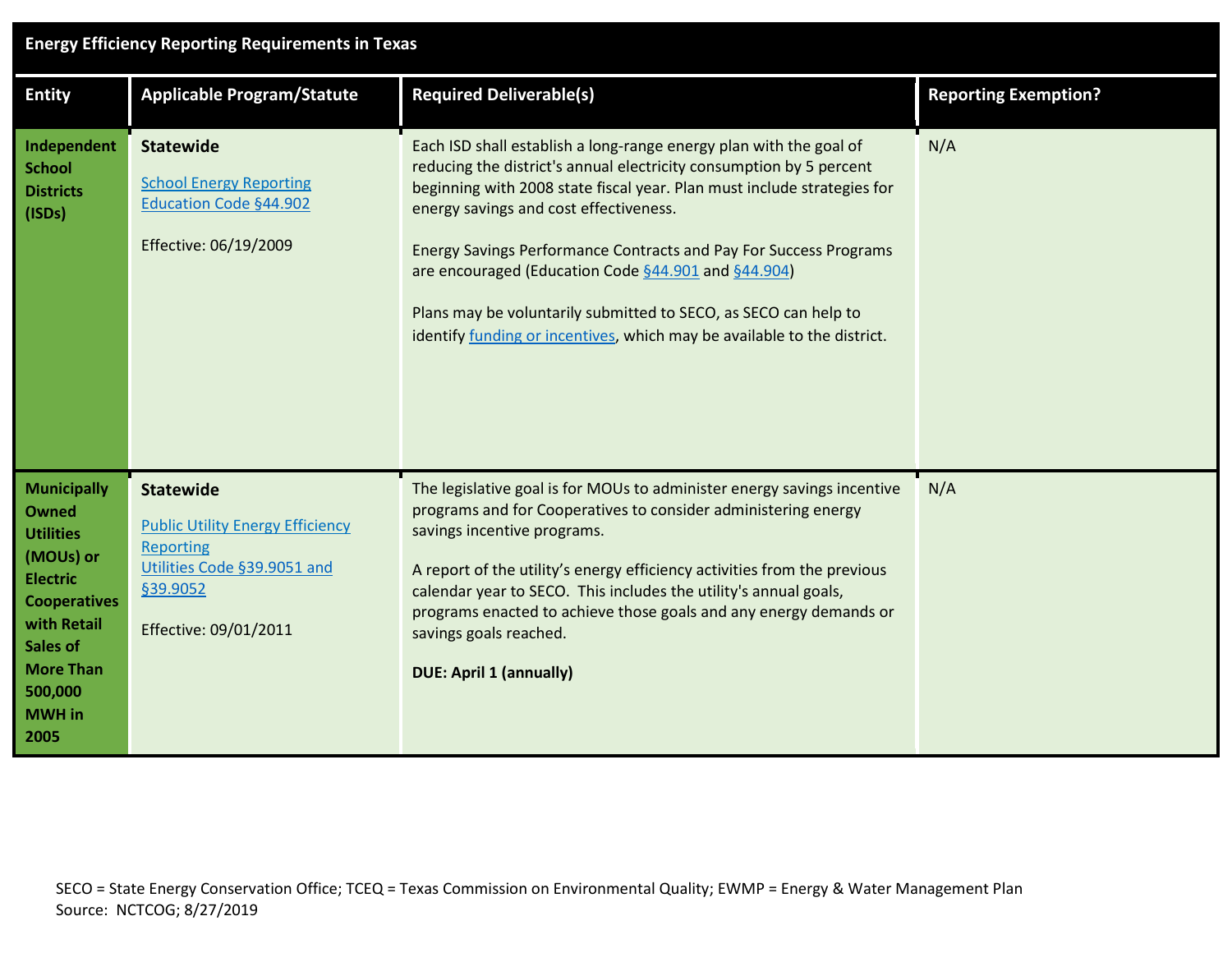## **Energy Efficiency Reporting Requirements in Texas**

I

| <b>Entity</b>                                      | <b>Applicable Program/Statute</b>                                                                                                                                                                                                                                                                                                                          | <b>Required Deliverable(s)</b>                                                                                                                                                                                                                                                                                                                                                                                                                                                                                                                                                                                                                                                                                                                                                                                                                                      | <b>Reporting Exemption?</b>                                                                                                                                                                                                                                                                                                                                                                                                                                                                                                                                          |
|----------------------------------------------------|------------------------------------------------------------------------------------------------------------------------------------------------------------------------------------------------------------------------------------------------------------------------------------------------------------------------------------------------------------|---------------------------------------------------------------------------------------------------------------------------------------------------------------------------------------------------------------------------------------------------------------------------------------------------------------------------------------------------------------------------------------------------------------------------------------------------------------------------------------------------------------------------------------------------------------------------------------------------------------------------------------------------------------------------------------------------------------------------------------------------------------------------------------------------------------------------------------------------------------------|----------------------------------------------------------------------------------------------------------------------------------------------------------------------------------------------------------------------------------------------------------------------------------------------------------------------------------------------------------------------------------------------------------------------------------------------------------------------------------------------------------------------------------------------------------------------|
| <b>Institutes</b><br>of Higher<br><b>Education</b> | In Nonattainment or Near<br><b>Nonattainment Counties</b><br><b>Local Government Energy</b><br><b>Reporting</b><br>Health and Safety Code §388.005<br>Established by SB898 (82R) in<br>2001 and amended by SB241<br>(86R) in 2019<br>Effective: 09/01/2019                                                                                                 | Each shall implement all cost-effective energy efficiency measures. Cost<br>effective defined in §302.004(b), Local Government Code.<br>According to SB898 (82R) each shall establish a goal to reduce electric<br>consumption by 5 percent per year beginning in 2011. SB898 (82R) was<br>amended in 2019 by SB241 (86R) requiring each entity to reduce electric<br>consumption by 5 percent per year for seven years beginning in 2019.<br>Each entity shall report to SECO annual electricity consumption and<br>progress toward meet the 5 percent energy reduction goal in the previous<br>state fiscal year, using a standard reporting form.<br><b>DUE: November 1 (annually)</b><br><b>Report link HERE</b><br>*SECO will accept an Energy and Water Management Plan (EWMP)<br>acceptable to completing Local Government Energy Reporting<br>requirements* | Entities are required to submit a report<br>to SECO every year unless they have<br>claimed an exemption based on<br>demonstration that no additional cost-<br>effective measures are available to<br>implement. Even if exempt, they may<br>be required to provide notice to the<br>SECO.<br>Any institution of higher education that<br>SECO determined, before September 1,<br>2007, had adopted a plan and goal for<br>conserving energy, and annually<br>submits reports on the conservation<br>plan to the governor, the Legislative<br>Budget Board, and SECO. |
|                                                    | <b>Statewide</b><br><b>State Agencies and Institutes of</b><br><b>Higher Education Energy and</b><br><b>Water Management Plan (EWMP)</b><br><b>Reporting</b><br>Texas Govt. Code §447.009<br><b>Energy and Water Management</b><br>Plan (EWMP): 34 Tex. Admin.<br>Code Rule §19.14<br>Long-range Utility Services Plan:<br>34 Tex. Admin. Code Rule §19.16 | Each shall develop a comprehensive plan that outlines percentage goals<br>for reducing electric, water, transportation fuel, and natural gas<br>consumption. SECO aids in developing an EWMP. Reporting includes a<br>record of monthly electric, water and natural gas consumption data in the<br><b>ENERGY STAR Portfolio Manager tool.</b><br><b>DUE: October 31 (annually)</b><br>Each shall prepare a long-range plan for the delivery of reliable, cost-<br>effective utility services to the agency or institution, and shall update<br>every 5 years and post plan on a public website.<br><b>DUE: Provided to SECO Upon Request</b>                                                                                                                                                                                                                        | N/A                                                                                                                                                                                                                                                                                                                                                                                                                                                                                                                                                                  |